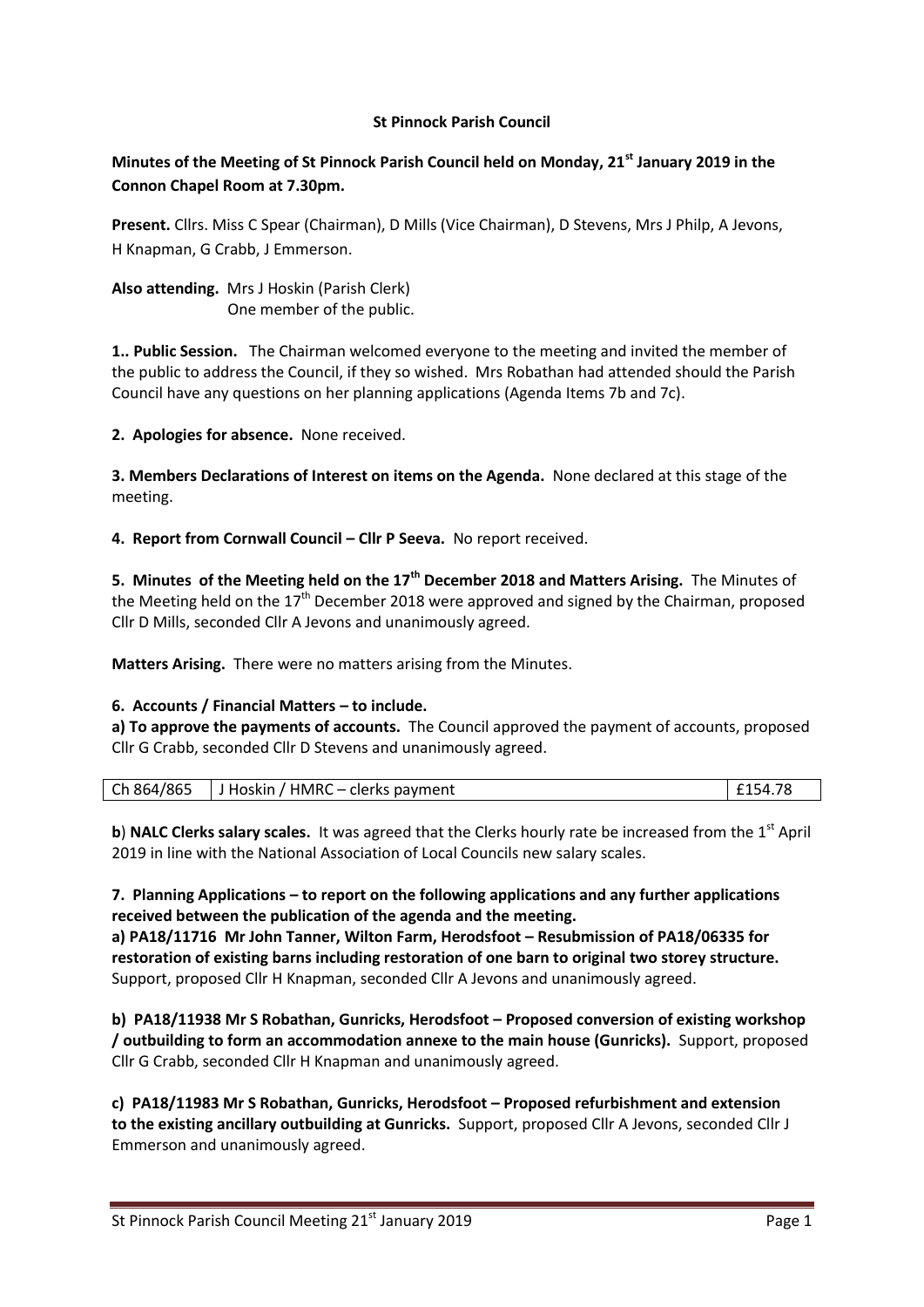**d) PA19/00172 Mr C Keating, Primrose Cottage, East Taphouse - Submission of details to discharge Condition 2 in respect of decision notice PA15/05028 (removal of holiday use to full residential).**  Support, proposed Cllr D Stevens, seconded Cllr D Mills and unanimously agreed.

**8. Playing Field, East Taphouse – replace / repair rubber tile surfacing. Playing field sign.** Cllr G Crabb had met with a representative from Schoolscapes on the  $16<sup>th</sup>$  January 2019 to look at the rubber surfacing and reported on the work required to the three areas. The Clerk awaited their report and costings.

The Clerk reported that the Outdoor Play People had not visited; and Tyflex were unable to carry out this type of work.

The Chairman had now collected the "playing field" sign for the resident of Gotch Gardens and suggested this be reinstated on two wooden posts in a more prominent location. This was agreed and Cllr G Crabb offered to fix the sign.

## **9. Correspondence – report from Clerk.**

- o **Cornwall Council – Community Governance Review for Parishes.** The review would enable parishes to change various issues affecting the parish including the number of councillors, parish boundaries or warding arrangements, or the name of the Parish Council. Councillors resolved not to request a review having already received confirmation from the Boundary Commission final recommendations that St Pinnock would remain in the Liskeard and Dobwalls Division.
- o **St Pinnock Band –** thanking the Parish Council for their recent donation.
- o **Police & Crime Commissioner –** update on the PCC budget for 2019/2020.
- o **Western Power –** invite to the WPD Annual Stakeholder Event at Wadebridge on the 7<sup>th</sup> February 2019.
- o **Cornwall Association of Local Councils –** notification of Annual Conference at Truro on the 16<sup>th</sup> February 2019.
- o **Cornwall Council –** information on the proposed changes to the Off Street Parking Order 2019.
- o **Clerks & Councils Direct** magazine January 2019.

## **10. Highway Matters to be reported to Cormac.**

- o **A390 to Trevelmond –** It was noted that drainage works were being carried out along this section of road and areas were programmed for surfacing work in the near future. Cllr D Stevens had reported mud on the road and reported on the response from Cormac.
- $\circ$  Some areas had received pot hole repairs, although it was noted that a hole at the corner of Downpool pushed motorists across the road.
- o It was noted that fly tipping had occurred at Podifer, with building materials being left adjacent to the Forestry track.
- $\circ$  Cormac had not cleared the overgrown paths (width restricted) at East Taphouse. The Clerk to make enquiries.
- $\circ$  It was suggested that road markings be painted in the car park at the Highway Estate. The Clerk to contact Cornwall Council.
- o The directional sign at the Bethel Chapel / St Pinnock crossroads was still in need of repair.
- $\circ$  Cllr D Stevens requested that a sign be placed on the A390 junction at Trevelmond stating "unsuitable for large vehicles" to try and prevent lorries getting stuck in the village and along the road to St Pinnock.
- $\circ$  The winter grit bin at Trevelmond had been damaged by a vehicle. The Clerk will contact Cormac and ask that it be relocated in a more suitable location.